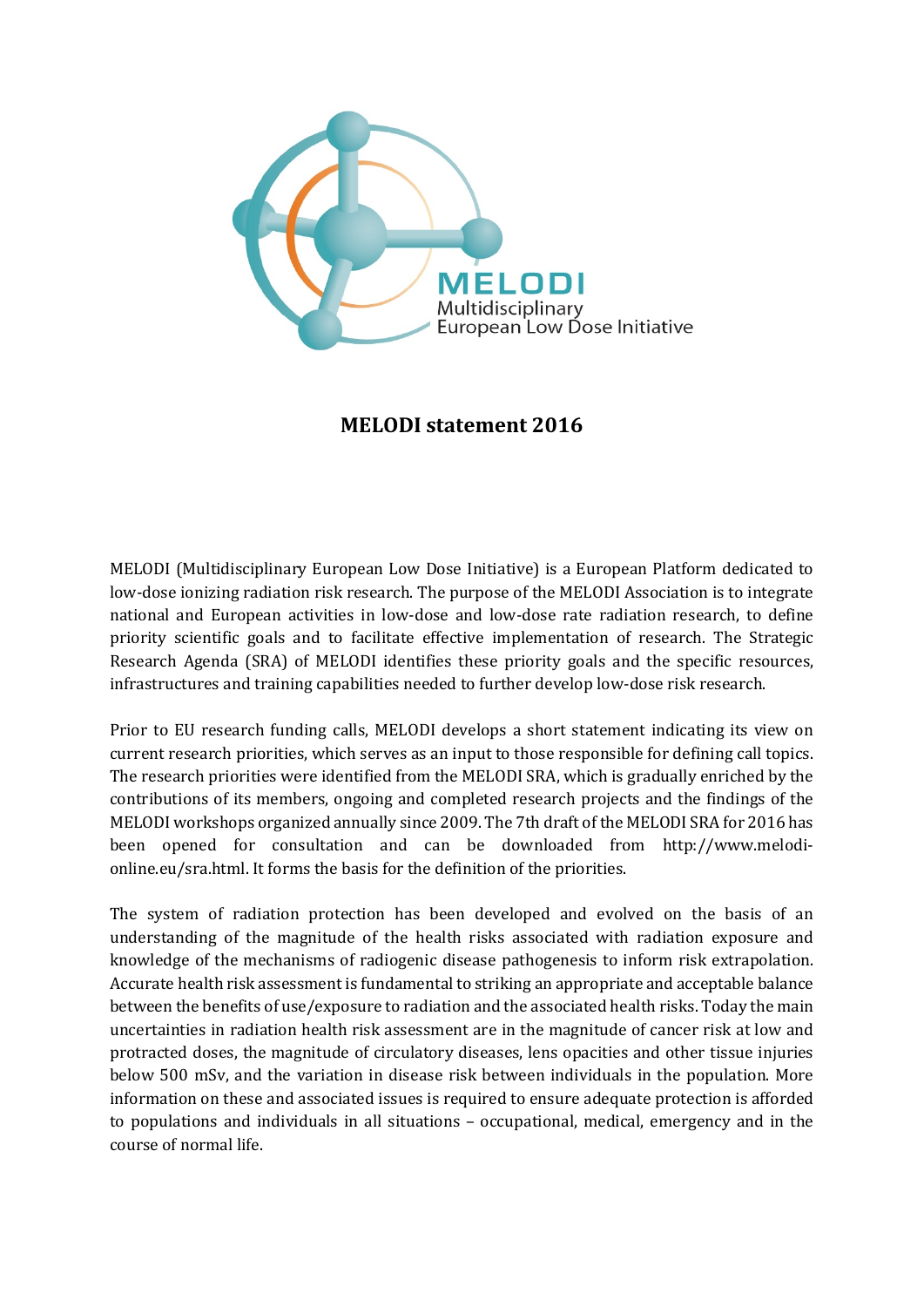## **Criteria for prioritization**

- Feasibility (research judged to be achievable in the near future)
- Importance in terms of improved radiation protection system
- Relevance for operational radiation protection (BSS implementation)
- Multidisciplinarity (biology, epidemiology, dosimetry)
- Synergy with other radiation research platforms (ALLIANCE, EURADOS, NERIS, EURAMED, European Medical Associations –ESR, ESTRO, EANM, EFRS, EFOMP)
- Timeliness
- Avoidance of overlap of topics with other calls or topics that have been recently funded and outcome from projects that have recently ended.

**Ranked list of priorities** (for detailed description see Annex):

- To understand the potential impact of individual susceptibility on radiation-induced health effects (Rank 1: high priority)
- To identify, develop and validate biomarkers for exposure, early and late effects for cancer or/and non-cancer diseases (Rank 2: medium priority)
- To understand the health effects of inhomogeneous dose distributions, radiation quality and internal emitters (Rank 2: medium priority)
- To explore and define the role of epigenetic modifications in radiation-induced health effects (Rank 2: medium priority)
- To explore the roles of specific target cells for radiation-induced late developing health effects (Rank 2: medium priority)
- To explore the shape of the dose-response relationship for radiation-induced health effects (Rank 3: low priority)

MELODI encourages, where appropriate, (1) the use of archived biological materials from prior EU funded research, (2) the integration of experienced laboratory networks (such as e.g. RENEB), (3) the integration of expertise from outside the conventional fields of radiation research, in particular expertise from the medical research field where appropriate.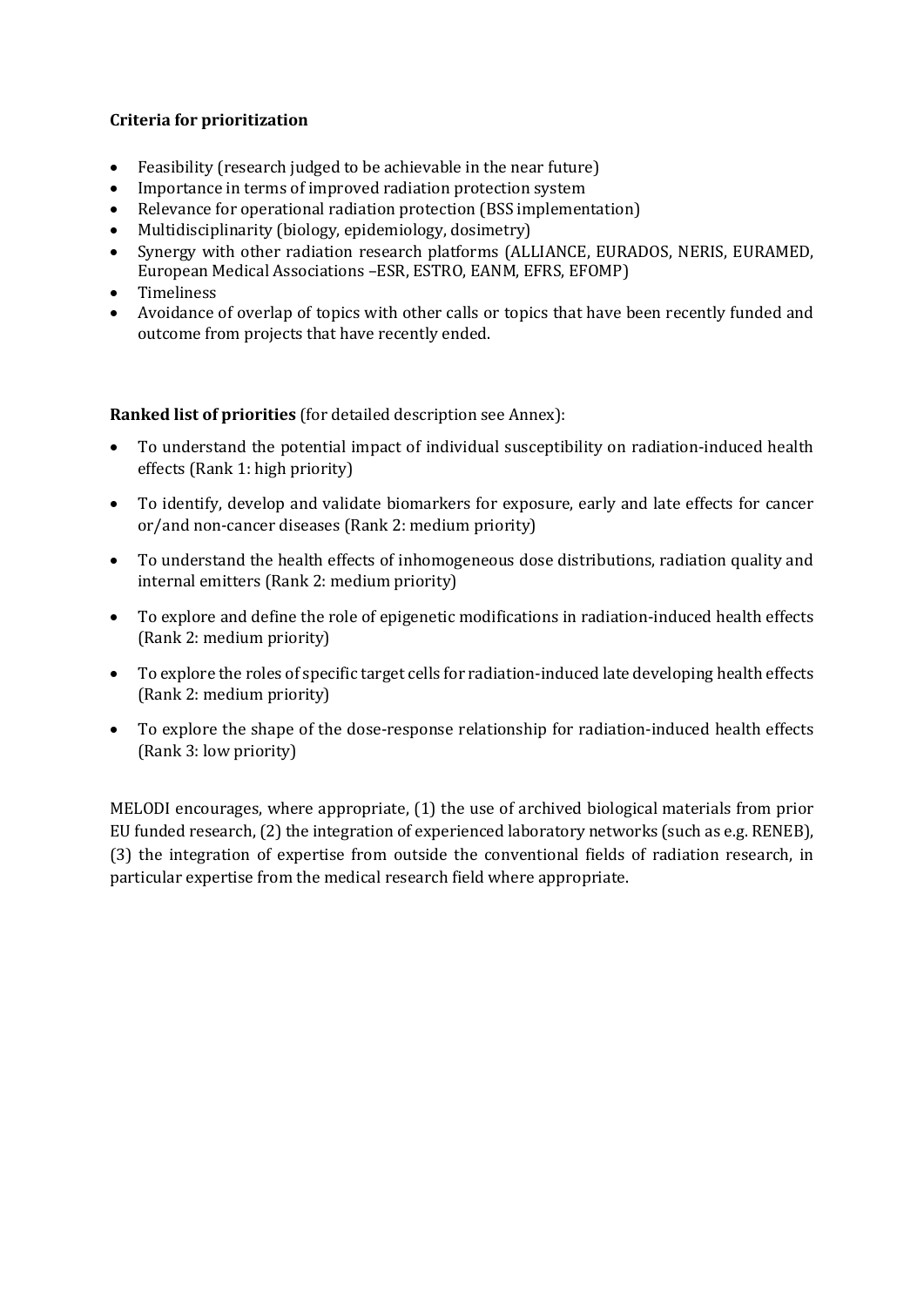## **ANNEX: Description of MELODI 2016 priorities**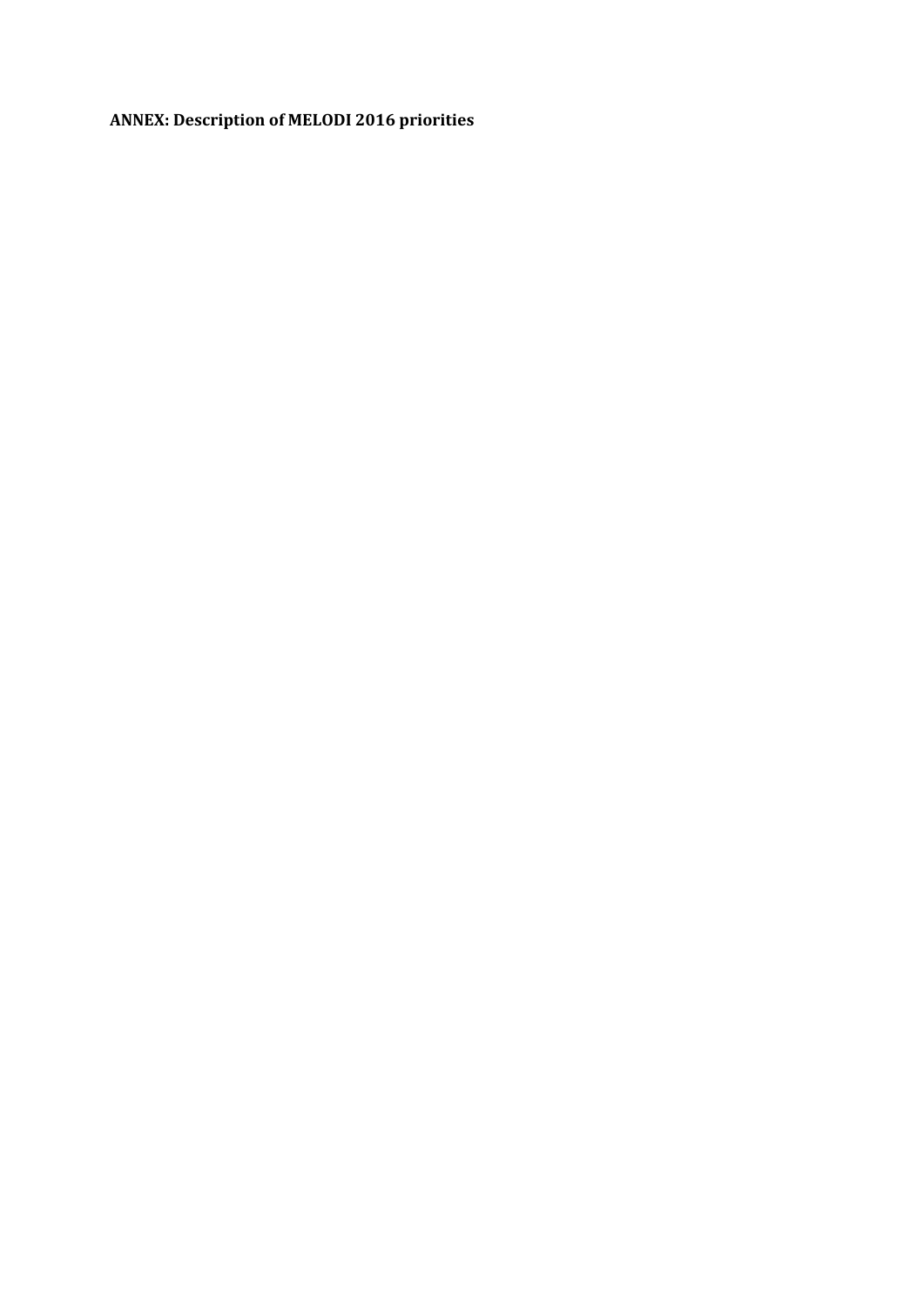| Priority title                                                                  | To understand the potential impact of individual susceptibility on<br>radiation-induced health effects.                                                                                                                                                                                                                                                                                                                                                                                                                                                                                                                                                                                                                                                                                                                                                                                                                                           |
|---------------------------------------------------------------------------------|---------------------------------------------------------------------------------------------------------------------------------------------------------------------------------------------------------------------------------------------------------------------------------------------------------------------------------------------------------------------------------------------------------------------------------------------------------------------------------------------------------------------------------------------------------------------------------------------------------------------------------------------------------------------------------------------------------------------------------------------------------------------------------------------------------------------------------------------------------------------------------------------------------------------------------------------------|
| Priority description                                                            | Studies of carriers of BRCA1/2 mutations and studies of cancer patients have<br>shown that single nucleotide polymorphisms (SNPs) in a number of genes can<br>modify the radiation responses - either in the long term (risk of cancer) or in<br>the short to medium term (adverse reaction to radiotherapy/interventional<br>radiology procedures). Differences in sensitivity have also been observed in<br>relation to gender, age at exposure, state of health, genetic and epigenetic make-<br>up, lifestyle, and age attained.<br>At present, there is insufficient information on the influence of individual<br>radiation sensitivity on health risk estimates at low-doses/dose-rates.<br>Research is required on the extent of variation of individual sensitivity in the<br>population, on the factors contributing to this variation, as well as integration<br>of mechanistic studies in the quantitative evaluation of health risk. |
| European relevance                                                              | Individual sensitivity is one of the three key policy questions in the MELODI<br>SRA and one of the main research priorities in the HLEG.<br>It is also important for NERIS in emergency response and surveillance after<br>accidents - children, pregnant women and elderly/ill persons being priority<br>groups for radiation protection in the case of an accident - ; for ALLIANCE in<br>protection of non-human biota. Studies of radiation sensitivity obviously need<br>adequate dosimetry, including biological dosimetry, and hence there is an<br>important role for EURADOS.<br>Individual sensitivity is extremely relevant for radiation protection of patients<br>undergoing both diagnostic and therapeutic exposures, where the possibility of<br>other<br>medical<br>procedures<br>(MRI)<br>using<br>for<br>imaging,<br>surgery/chemotherapy/hormone therapy/immune therapy for treatment)<br>exist (EURAMED).                   |
| Multidisciplinarity;<br>Reference to the<br>strategic research<br>agendas (SRA) | A multidisciplinary approach is needed to address this topic, including<br>epidemiologists, biologists, clinicians, dosimetrists and modellers, as well as -<br>for aspects related to response to radiation accidents - social scientists, ethicists<br>and psychologists.<br>-MELODI (2015): p.14-16; 3.3 (Individual Radiation Sensitivity)<br>-ALLIANCE (Sept 2013): p.26; Challenge 2, topics 1 & 2<br>-NERIS (April 2014): p.20; Topic 5.8, Health surveillance<br>-EURADOS (May 2014): p.17; 3.2.2 and p.21; 3.3.1<br>-EURAMED (Nov 2015): chapter 3.2.1, 3.2.2, 3.2.3                                                                                                                                                                                                                                                                                                                                                                     |
| Impact: decreased<br>uncertainty                                                | Individual differences in sensitivity raises ethical and policy question as to<br>whether some individuals or groups are inadequately protected by the present<br>system and regulations. Answers to this question are therefore urgently needed.                                                                                                                                                                                                                                                                                                                                                                                                                                                                                                                                                                                                                                                                                                 |
| Impact: increased<br>radiation protection                                       | Identification of sensitive persons in the population can lead to better RP -in<br>medicine (where approaches not involving IR can be used), in occupational<br>settings as well as in the general population after, for example, accidents.                                                                                                                                                                                                                                                                                                                                                                                                                                                                                                                                                                                                                                                                                                      |
| Impact: increased<br>quality and reliability                                    | Understanding the potential impact of individual susceptibility will contribute<br>to a more realistic assessment of radiation health risks.                                                                                                                                                                                                                                                                                                                                                                                                                                                                                                                                                                                                                                                                                                                                                                                                      |
| Feasibility                                                                     | Scientific / technological competences needed for this topic are available in<br>Europe. Different approaches can be considered, including (molecular)<br>epidemiological studies of cancer patients or cohorts of genetically predisposed<br>individuals, system modelling, studies of biomarkers, animal models.                                                                                                                                                                                                                                                                                                                                                                                                                                                                                                                                                                                                                                |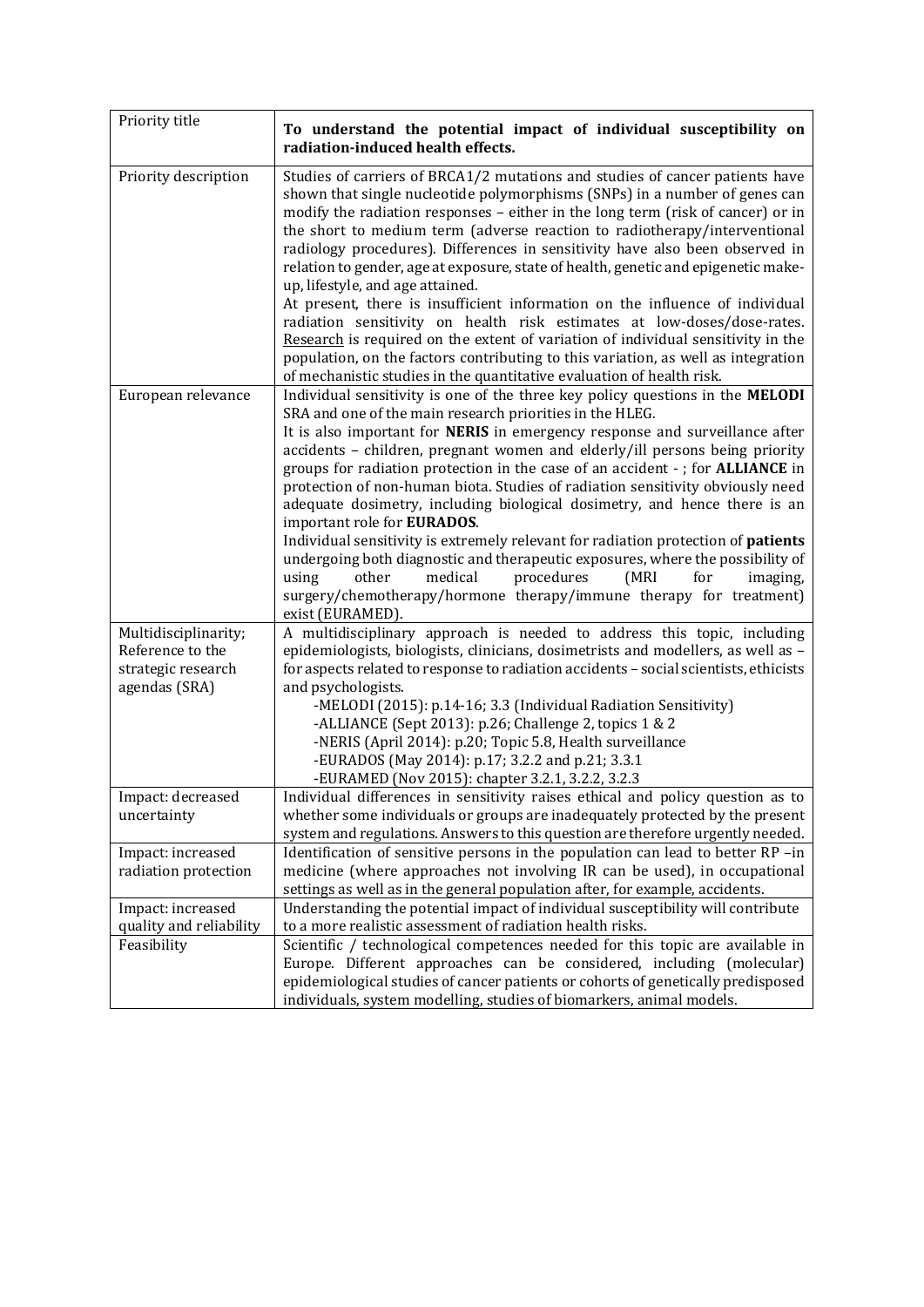| Priority title                                                                  | To explore and define the role of epigenetic modifications in radiation-<br>induced health effects                                                                                                                                                                                                                                                                                                                                                                                                                                                                                                                                                                                                                                                                                                                                                                                                                                                      |
|---------------------------------------------------------------------------------|---------------------------------------------------------------------------------------------------------------------------------------------------------------------------------------------------------------------------------------------------------------------------------------------------------------------------------------------------------------------------------------------------------------------------------------------------------------------------------------------------------------------------------------------------------------------------------------------------------------------------------------------------------------------------------------------------------------------------------------------------------------------------------------------------------------------------------------------------------------------------------------------------------------------------------------------------------|
| Priority description                                                            | In recent years, biological research has identified a range of processes that can<br>modify cellular, tissue and whole organism phenotypes that do not require DNA<br>mutation. Collectively these are termed epigenetic effects and these include<br>modified DNA methylation, microRNA expression and histone acetylation. While<br>there are indications in the literature that radiation can affect epigenetic<br>endpoints, there remains a lack of understanding of dose- and dose-rate<br>responses, and the relationship of the changes to radiogenic disease, although<br>epigenetic phenomena have been linked to cancers and transgenerational effects.<br>Research is required to define radiation dose-/dose-rate responses for individual<br>epigenetic endpoints, determine radiation quality dependence and the<br>relationship of such changes to radiogenic cancers, non-cancer diseases and<br>hereditary/transgenerational effects. |
| European relevance                                                              | The proposed research is relevant to (i) MELODI in that it requires consideration<br>of low-dose/dose-rate response and relevance for radiogenic disease and may<br>identify biomarkers of exposure or effect (ii) ALLIANCE in that it will explore the<br>relevance to transgenerational effects and population health (iii) EURADOS in<br>that it will require a high standard of radiation dosimetry for cell culture systems,<br>model organisms and a range of radiation qualities (iv) NERIS in that it may<br>identify biomarkers of exposure or effect (v) medical applications in that<br>biomarkers may be identified and through mechanistic understanding of effects,<br>novel radio-protectors may be identified (vi) BSS implementation in the future, as<br>evidence taken in to account in ICRP recommendations.                                                                                                                        |
| Multidisciplinarity;<br>Reference to the<br>strategic research<br>agendas (SRA) | The research topic is of European and wider relevance in that it will help to<br>determine the appropriate risk-benefit assessment for radiation use in all sectors;<br>in this way, by informing the system of protection the research will ensure that<br>the population and non-human biota are neither under nor over protected; and<br>this ensures effective and efficient resource usage.<br>-MELODI (2015): p.10 (and others); 3.1.1, 3.1.2, 3.1.3, 3.3.1<br>-ALLIANCE (Sept 2013): p.6; Challenge2, topics 1 & 4<br>-NERIS (April 2014): p.20; Topic 5.8, Health surveillance<br>-EURADOS (May 2014): p.17; 3.2.2 and p.21; 3.3.1<br>-EURAMED (Nov 2015): chapter 3.2.1, 3.2.2, 3.2.3                                                                                                                                                                                                                                                          |
| Impact: decreased<br>uncertainty                                                | The research will improve the scientific evidence base for judgements in radiation<br>protection. It will address the question whether endpoints in addition to DNA<br>mutation need to be considered in selection of risk extrapolation models for<br>cancer, and if epigenetic effects are important for judgements on risk<br>extrapolation for non-cancer diseases. Detailed dose-/dose-rate response<br>information will be generated.                                                                                                                                                                                                                                                                                                                                                                                                                                                                                                             |
| Impact: increased<br>radiation<br>protection                                    | The proposed research will provide evidence to inform judgements on one of the<br>most fundamental aspects of the system of protection, namely, which is the best<br>model for risk extrapolation for cancer and non-cancer diseases. The research<br>thus informs judgements on dose limits and emergency reference levels.                                                                                                                                                                                                                                                                                                                                                                                                                                                                                                                                                                                                                            |
| Impact: increased<br>quality and<br>reliability                                 | The understanding gained from carrying out this research will provide<br>supporting evidence for judgements on the model used for risk extrapolation for<br>all health endpoints and thus increase the quality and reliability of health risk<br>assessment.                                                                                                                                                                                                                                                                                                                                                                                                                                                                                                                                                                                                                                                                                            |
| Feasibility                                                                     | The proposed research topic is feasible; many methods that can carry out high-<br>throughput epigenetic analyses have been developed and there is a growing body<br>of technical competence in Europe.                                                                                                                                                                                                                                                                                                                                                                                                                                                                                                                                                                                                                                                                                                                                                  |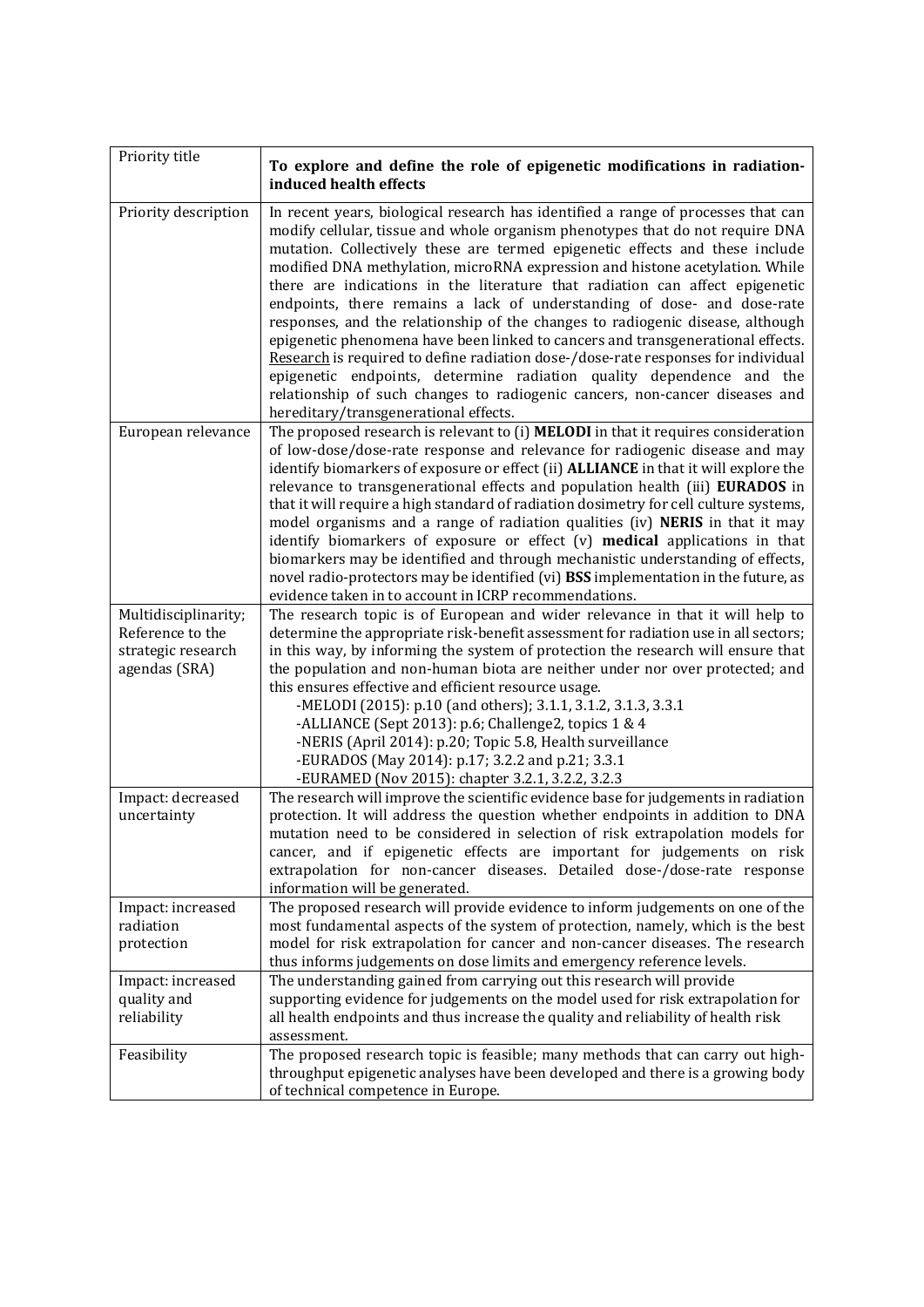| Priority title                                                                  | To identify, develop and validate biomarkers for exposure, early and late<br>effects for cancer or/and non-cancer diseases                                                                                                                                                                                                                                                                                                                                                                                                                                                                                                                                                                                                                                                                                                                                                                                                                                                                                                                                                                                                                                                     |
|---------------------------------------------------------------------------------|--------------------------------------------------------------------------------------------------------------------------------------------------------------------------------------------------------------------------------------------------------------------------------------------------------------------------------------------------------------------------------------------------------------------------------------------------------------------------------------------------------------------------------------------------------------------------------------------------------------------------------------------------------------------------------------------------------------------------------------------------------------------------------------------------------------------------------------------------------------------------------------------------------------------------------------------------------------------------------------------------------------------------------------------------------------------------------------------------------------------------------------------------------------------------------|
| Priority description                                                            | In recent years, the rapid development of technologies for "omics" research has<br>opened up for a detailed biochemical analysis of cellular responses at each<br>regulatory level in the cell machinery. Understanding interactions at the<br>molecular levels and the use of new software's for pathway analysis have<br>provided new insights in the mechanisms that regulate the cellular responses<br>to different stressors. Identifying biomarkers for radiation-induced stress<br>responses, as well as for early and late stages of diseases induced by radiation<br>will provide a platform for a mechanistic understanding of the cellular<br>responses to ionizing radiation If persistent biomarkers for exposure and<br>radiation-induced diseases can be identified, the integration of them in<br>epidemiological studies will have significant implications for risk estimates of<br>low-dose/dose rate exposures. Research is required to define radiation<br>dose/dose-rate responses for biomarkers of exposure, to determine their<br>radiation quality dependence and the relationship of such changes to<br>radiogenic cancers and non-cancer diseases. |
| European relevance                                                              | The proposed research is relevant to (i) MELODI in that it requires<br>consideration of low-dose/dose-rate response and relevance for radiogenic<br>diseases and may identify biomarkers of exposure or effect (ii) ALLIANCE in<br>that biomarkers of exposure from the human model systems may be of<br>relevance for the studies of other types of species and help to explore the<br>relevance to transgenerational effects and population health (iii) EURADOS in<br>that it will require a high standard of radiation dosimetry for cell culture<br>systems, model organisms and a range of radiation qualities (iv) NERIS in that<br>it may identify biomarkers of exposure or effect (v) medical applications in that<br>biomarkers may be identified that can be used for diagnosis of individual<br>sensitivity to radiotherapy/interventional radiology procedures and early<br>detection of cancer and non-cancer diseases (vi) BSS implementation in the<br>future, as evidence taken in to account in ICRP recommendations.                                                                                                                                       |
| Multidisciplinarity;<br>Reference to the<br>strategic research<br>agendas (SRA) | The research topic is of European and wider relevance in that it will help to<br>determine the appropriate risk-benefit assessment for radiation use in all<br>sectors; in this way, by informing the system of protection the research will<br>ensure that the population and non-human biota are neither under nor over<br>protected; and this ensures effective and efficient resource usage.<br>-MELODI (2015): Chapters 3.1, 3.2 and 3.3.<br>-ALLIANCE (Sept 2013): p.6; Challenge2, topics 1 & 4<br>-NERIS (April 2014): p.20; Topic 5.8, Health surveillance<br>-EURADOS (May 2014): p.17; 3.2.2 and 21; 3.3.1<br>-EURAMED (Nov 2015): chapter 3.2.1, 3.2.2, 3.2.3                                                                                                                                                                                                                                                                                                                                                                                                                                                                                                      |
| Impact: decreased<br>uncertainty                                                | The research is expected to be of significance for the development of better risk<br>estimates for other types of genotoxic stressors that are challenging the health<br>of humans and other species. Biomarkers of exposure and diseases applied in<br>epidemiology will significantly reduce the uncertainties of the present risk<br>estimates in the low-dose/dose rate range as detailed dose-/dose-rate<br>response information will be generated.                                                                                                                                                                                                                                                                                                                                                                                                                                                                                                                                                                                                                                                                                                                       |
| Impact: increased<br>radiation protection                                       | The proposed research will provide evidence to inform judgements on one of<br>the most fundamental aspects of the system of protection, namely, which is the<br>best model for risk extrapolation for cancer and non-cancer diseases. The<br>research thus informs judgements on dose limits and emergency reference<br>levels.                                                                                                                                                                                                                                                                                                                                                                                                                                                                                                                                                                                                                                                                                                                                                                                                                                                |
| Impact: increased<br>quality and reliability                                    | The understanding gained from carrying out this research will provide<br>supporting evidence for judgements on the model used for risk extrapolation<br>for all health endpoints and thus increase the quality and reliability of health<br>risk assessment                                                                                                                                                                                                                                                                                                                                                                                                                                                                                                                                                                                                                                                                                                                                                                                                                                                                                                                    |
| Feasibility                                                                     | Many methods that can carry out high-throughput "omic" analyses have been<br>developed and the bioinformatics needed for the transfer of these results into a<br>mechanistic understanding is at hand.                                                                                                                                                                                                                                                                                                                                                                                                                                                                                                                                                                                                                                                                                                                                                                                                                                                                                                                                                                         |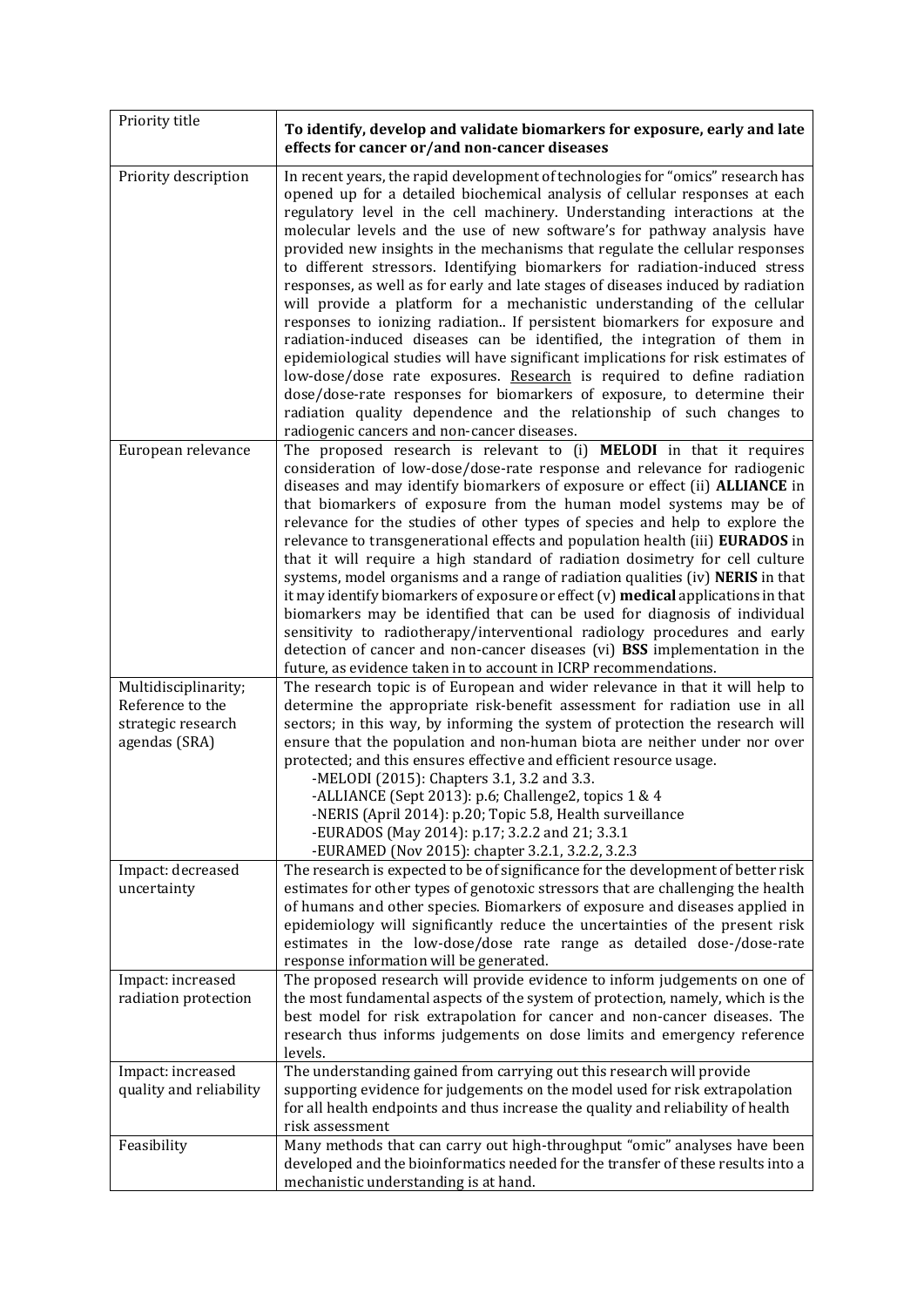| Priority title                                                                  | To explore the roles of specific target cells for low-dose/low-dose rate<br>radiation-induced late developing health effects                                                                                                                                                                                                                                                                                                                                                                                                                                                                                                                                                                                                                                                                                                                                                                                                                                                               |
|---------------------------------------------------------------------------------|--------------------------------------------------------------------------------------------------------------------------------------------------------------------------------------------------------------------------------------------------------------------------------------------------------------------------------------------------------------------------------------------------------------------------------------------------------------------------------------------------------------------------------------------------------------------------------------------------------------------------------------------------------------------------------------------------------------------------------------------------------------------------------------------------------------------------------------------------------------------------------------------------------------------------------------------------------------------------------------------|
| Priority description                                                            | Currently, radiation risk extrapolation does not specifically include mechanistic<br>considerations, but is more a statistical curve-fitting approach. To improve<br>mechanistic understanding of radiogenic disease processes that can inform<br>mechanistic approaches to cancer risk extrapolation several key pieces of<br>information will be required. Most fundamentally, it is important to identify the<br>cells at risk of conversion into the disease state, and enumerate these. For the case<br>of cancer it is generally assumed that stem and early progenitor cell populations<br>are relevant, but these are not generally well characterised, understood in their<br>responses to low-dose/dose-rate radiation or enumerated. Research is required<br>to clarify these aspects, and similarly to identify, enumerate and define radiation<br>responses of target cell populations for other late-developing diseases such as<br>circulatory diseases and lens opacities. |
| European relevance                                                              | The proposed research is relevant to (i) MELODI in that it requires consideration<br>of target cells relevant for radiogenic diseases and low-dose/dose-rate response,<br>providing important input for mechanistic models for risk extrapolation (ii)<br><b>EURADOS</b> in that it will require a high standard of radiation dosimetry for cell<br>culture systems, model organisms and a range of radiation qualities (iii) NERIS in<br>that in the longer term it will strengthen and improve risk estimation and thus<br>exposure threshold for emergency action (iv) BSS implementation in the future,<br>as evidence can be expected to be taken in to account in ICRP recommendations.                                                                                                                                                                                                                                                                                              |
| Multidisciplinarity;<br>Reference to the<br>strategic research<br>agendas (SRA) | The research topic is of European and wider relevance in that it will help to<br>determine the best approaches to risk extrapolation for all late developing<br>diseases; in this way, by informing the system of protection, the research will<br>ensure that the exposed populations are neither under nor over protected, and<br>this ensures effective and efficient resource usage.<br>-MELODI (2015): p.10 (and others); 3.1.1, 3.2.1, 3.3.3<br>-ALLIANCE (Sept 2013): p.26; Challenge 2, 3.2.2.1<br>-NERIS (April 2014): p.18; Topic 5.1<br>-EURADOS (May 2014): p.17, 3.2.2                                                                                                                                                                                                                                                                                                                                                                                                        |
| Impact: decreased<br>uncertainty                                                | The research will improve the scientific evidence base for judgements in radiation<br>protection. It will address the issue of the improvement of risk extrapolation and<br>strengthening the scientific evidence base for risk extrapolation.                                                                                                                                                                                                                                                                                                                                                                                                                                                                                                                                                                                                                                                                                                                                             |
| Impact: increased<br>radiation protection                                       | The proposed research will provide evidence to inform judgements on a<br>fundamental aspect of the system of protection, namely, which is the best<br>approach for risk extrapolation for cancer and non-cancer diseases. The research<br>thus in the long term informs judgements on dose limits and emergency reference<br>levels.                                                                                                                                                                                                                                                                                                                                                                                                                                                                                                                                                                                                                                                       |
| Impact: increased<br>quality and<br>reliability                                 | The understanding gained from carrying out this research will provide<br>supporting evidence for judgements on the approach used for risk extrapolation<br>for all health endpoints and thus increase quality and reliability of health risk<br>assessment.                                                                                                                                                                                                                                                                                                                                                                                                                                                                                                                                                                                                                                                                                                                                |
| Feasibility                                                                     | Many methods that can identify stem cells in vivo and in vitro have been<br>developed, fundamental research in stem cell biology has developed an<br>impressive range of methods for cell manipulation and imaging that can be<br>utilised and there is a growing body of technical competence in Europe.                                                                                                                                                                                                                                                                                                                                                                                                                                                                                                                                                                                                                                                                                  |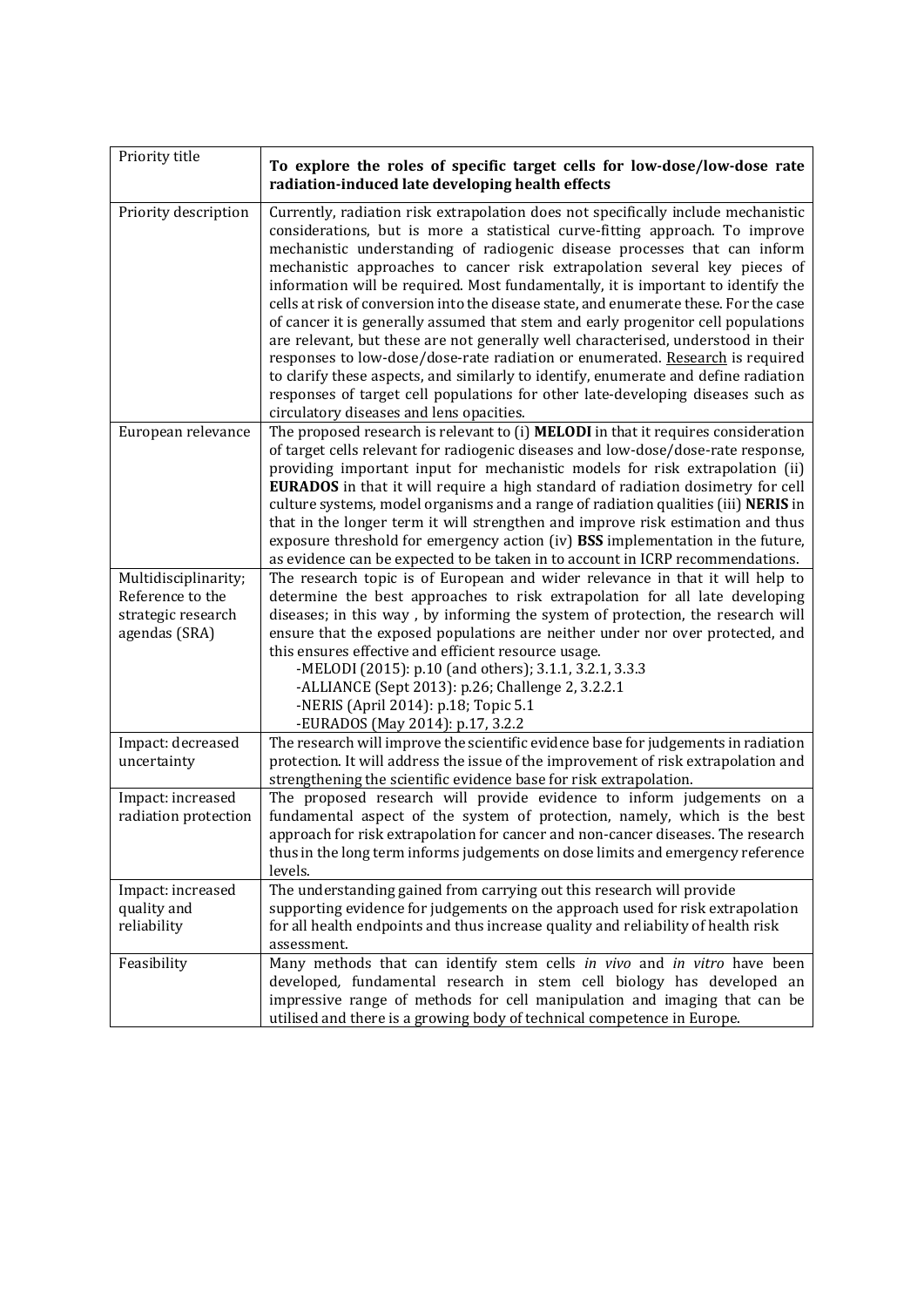| Priority title                                                                  | To understand the effects of inhomogenous dose distributions, radiation                                                                                                                                                                                                                                                                                                                                                                                                                                                                                                                                                                                                                                                                                                                                                               |
|---------------------------------------------------------------------------------|---------------------------------------------------------------------------------------------------------------------------------------------------------------------------------------------------------------------------------------------------------------------------------------------------------------------------------------------------------------------------------------------------------------------------------------------------------------------------------------------------------------------------------------------------------------------------------------------------------------------------------------------------------------------------------------------------------------------------------------------------------------------------------------------------------------------------------------|
|                                                                                 | quality and internal emitters on health.                                                                                                                                                                                                                                                                                                                                                                                                                                                                                                                                                                                                                                                                                                                                                                                              |
| Priority description                                                            | Many of the exposures to radiation encountered in the environment,<br>occupationally and in medical settings can be to internal contamination, often<br>to radiations of differing quality or involve other aspects of dose<br>inhomogeneity. The current system of radiation protection makes use of<br>radiation weighting factors to reflect spatial dose distribution differences<br>between radiations of differing quality. The risk associated with all forms of<br>dose inhomogeneity, internal contamination and radiation quality is not well<br>understood.<br>Research is required to determine the extent to which these radiation<br>exposure characteristics modify dose-response relationships for health effects.                                                                                                    |
| European relevance                                                              | The assessment of the impact of radiation exposure characteristics on the risk<br>of cancer and non-cancer diseases is a priority of top importance for MELODI.<br>Per definition there is clear link to EURADOS with respect to updated<br>fundamental dose concepts and quantities and improved dosimetry for<br>epidemiological studies. The implications of improved risk estimates for<br>emergency management link the priority to NERIS. The enhanced risk<br>characterizations may link the priority to ALLIANCE. Improved knowledge of<br>health risk will also be of importance for the optimization of ionizing radiation<br>applications in medical diagnostics and therapy (EURAMED), and for the BSS<br>implementation in the future, as evidence can be expected to be taken in to<br>account in ICRP recommendations. |
| Multidisciplinarity;<br>Reference to the<br>strategic research<br>agendas (SRA) | A multidisciplinary approach is needed to address this topic, including<br>epidemiologists, biologists and dosimetrists.<br>-MELODI (2015): 4.1.3, 4.2.3 and 4.3.3)<br>-EURADOS (May 2014): Chapter 3.1, 3.2, 3.3.3<br>-EURAMED (Nov 2015): chapter 3.1                                                                                                                                                                                                                                                                                                                                                                                                                                                                                                                                                                               |
| Impact: decreased<br>uncertainty                                                | The research will improve the risk assessment in case of dose inhomogeneity<br>and internal contamination and provide an improved assessment of radiation<br>weighting factors.                                                                                                                                                                                                                                                                                                                                                                                                                                                                                                                                                                                                                                                       |
| Impact: increased<br>radiation protection                                       | The research will improve the scientific evidence base for judgements in<br>radiation protection.                                                                                                                                                                                                                                                                                                                                                                                                                                                                                                                                                                                                                                                                                                                                     |
| Impact: increased<br>quality and reliability                                    | A better knowledge of the influence of these exposure characteristics on the<br>risk estimation will lead to a higher quality and reliability of health risk<br>assessment.                                                                                                                                                                                                                                                                                                                                                                                                                                                                                                                                                                                                                                                           |
| Feasibility                                                                     | Research is feasible, because improved biokinetic and dosimetric models are<br>available that can be used in epidemiological studies. Experimental studies in<br>vivo or in vitro with different exposure scenarios where dose modulation<br>plays a role can be conducted.                                                                                                                                                                                                                                                                                                                                                                                                                                                                                                                                                           |